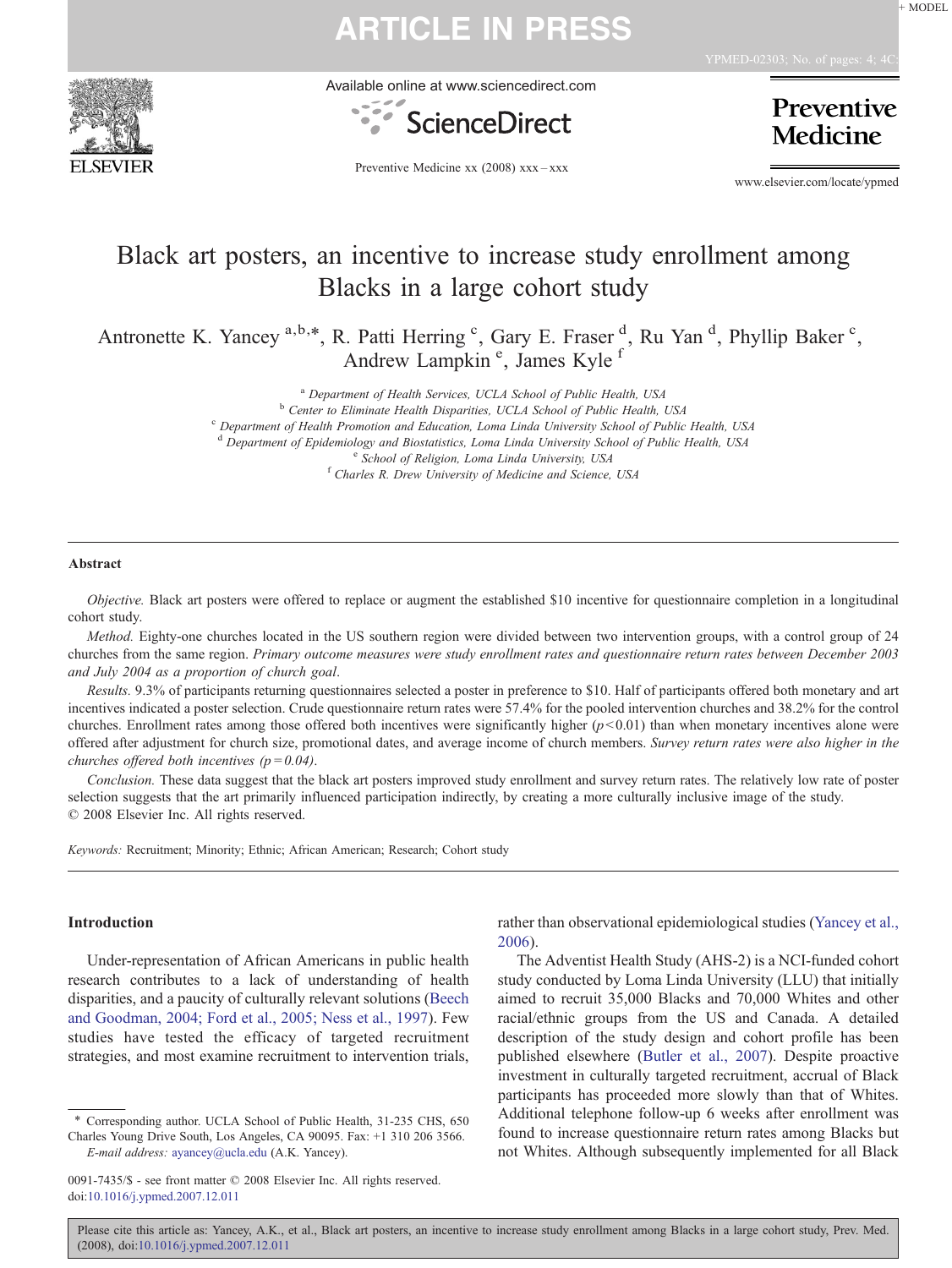#### <span id="page-1-0"></span>Table 1 Percentages of questionnaires distributed and returned for enrollment in a cohort study<sup>\*</sup>

| $Art + $10$               | Art Alone                                                           | \$10 Alone    |  |
|---------------------------|---------------------------------------------------------------------|---------------|--|
| $\frac{0}{0}$             | $\frac{0}{0}$                                                       | $\frac{0}{0}$ |  |
| Primary outcome measures  |                                                                     |               |  |
|                           | Questionnaires distributed as percentage of church goal for returns |               |  |
| 83.6                      | 92.6                                                                | 67.3          |  |
|                           | Questionnaires returned as percentage of church goal for returns    |               |  |
| 58.4                      | 57.1                                                                | 38.2          |  |
| Secondary outcome measure |                                                                     |               |  |
|                           | Questionnaires returned as percentage of those distributed          |               |  |
| 60.4                      | 61.5                                                                | 56.7          |  |

⁎Southern United States, 2003–2004.

enrollees, these calls are labor intensive and, hence, costly [\(Bell](#page-3-0) [et al., 2005](#page-3-0)). Between January 2002 and December 2003, a total of 56.4% of the goal for Blacks (19,737) had enrolled by completing study registration postcards, but only 26.7% (9345) had returned study questionnaires; a similar 55.4% of the goal for Whites (38,794) had completed postcards, but 43% more (37.3% or 26,106) had returned questionnaires.

A novel incentive strategy, Black art posters, was developed not only as a direct means of influencing response rates, but also to create and promote a more culturally inclusive image for AHS-2/LLU. This paper describes incentive development, presents supportive pilot data, and estimates the costs incurred, to inform efforts to achieve meaningful sample diversity.

### Methods

#### Church and congregant characteristics

The South Atlantic Conference (SAC) selected for the study encompasses Georgia, North Carolina and South Carolina. The number of bulletins printed for distribution during weekly services was used as an index of attendance (membership rosters were unreliable), and varied from 7–700. Congregants are disproportionately female (65–70%), and overwhelmingly Black (95%). Congregant socioeconomic status (SES) is typically not highly correlated with that of the mostly lower SES areas surrounding the churches.

#### Recruitment protocol overview

Details of AHS-2 recruitment procedures have been published elsewhere [\(Bell et al., 2005; Butler et al., 2007; Herring et al., 2004\)](#page-3-0). Briefly, a proactive and proportionately more costly investment was made in culturally targeted recruitment of Black participants. Given the history of racial segregation among Seventh Day Adventists, as is the case with many other US faith traditions, active engagement of the Black regional conference administration was a key element of recruitment. This was accomplished through financial incentives for pastors, and through marketing and training activities by study staff at regional meetings involving church leadership, individual pastors and "health ministry" heads. "Viral" (person-to-person) marketing was also promoted in partnership with Oakwood College, a historically Black Adventist institution. Culturally targeted "direct" marketing to Black Adventists was conducted through mailed recruitment brochures and videos, and announcements in Adventist publications. A separate national study advisory committee was convened to shape Black recruitment strategies, in addition to the overall study advisory committee. The study was promoted by trained lay personnel in each of 800 black Adventist congregations across the US.

Following on-site training in both Black and White churches by study staff, pastors gave motivational sermons and included reminders/health testimonials during announcement periods in church services over 3–6 weeks pre-launch. Upon enrollment, participants completed a registration card that was then mailed back to LLU. At the same time, Black members were handed study questionnaires at church, to be completed and mailed back within 3 weeks. Three reminder cards were mailed to participants where necessary over the next 3–4 months, and a reminder phone call was placed after 6 weeks. Recruitment of study participants in predominantly White churches proceeded somewhat differently. Registration cards only were distributed in church, and following their return, the study staff mailed questionnaires to White participants' homes, again to be returned to LLU by mail. Reminder cards were mailed as necessary. LLU's institutional review board approved all procedures.

#### Alternative incentive development

Grounded in social cognitive theory [\(Bandura, 2004](#page-3-0)) and social marketing principles ([Grier and Bryant, 2005\)](#page-3-0), the art incentive linked culturally congruent images to study participation. The idea was vetted and supported by both national study advisory committees. Paintings by a local artist with ties to a study co-investigator were evaluated by study staff and selected church members for their consistency with study aims and conservative church doctrine. For example, some of the more attractive works were rejected because subjects wore jewelry, or because overweight subjects might be perceived as stereotypical or unhealthy. The artist/graphic designer created and duplicated two high-quality  $18$  in.  $\times 25$  in. posters, featuring spiritually-targeted captions coined by study staff, LLU and Oakwood College logos, and the poster series title, "Our health… our heritage."

#### Incentive implementation

Twenty-five SAC churches whose study launch dates were scheduled in February 2004 (Black History Month) were initially selected as the intervention group. Samples of the artwork were circulated during on-site study training sessions, and the interest generated prompted an increase in church representatives scheduling their study launch dates during February from 25 to 62. Stickers showing color copies of the two artworks were applied to the back of each questionnaire to permit selection of an incentive, art or \$10. Posters or checks were mailed to participants' homes after completed questionnaires were received.

Following the initial February launch, 19 additional intervention churches in the SAC with launch dates scheduled during April–June 2004 were added. Members were offered both a poster and \$10.

#### Study design

The study design is non-randomized and quasi-experimental. Three groups launching recruitment at different times were included: (1) 62 churches offered art or \$10 (February 2004); (2) 19 churches offered art and \$10 (April–June 2004); and (3) 24 church controls offered only \$10, launching recruitment in December 2003, March and July 2004. We adjusted the statistical model for timing, thereby estimating the effect of the artwork independent of confounding by launch timing (a proxy for study enthusiasm).

Because of the different barriers and facilitators associated with each, primary outcomes included both study enrollment (questionnaire request by submitting postcards) and questionnaire return rates within 6–8 months postlaunch. Such factors include the greater time and difficulty involved in completing extensive questionnaires for low-literacy individuals, and the greater salience of \$10 to low-income individuals.

#### Data analysis

In multivariate analyses the unit of observation was the church, and the outcomes of interest were ratios. The ratio of number of questionnaires returned divided by the goal (G) for a particular church and the ratio of number of questionnaires distributed divided by goal may both substantially exceed 1.0. Thus, Poisson regression was used here. To adjust for possible confounders,

Please cite this article as: Yancey, A.K., et al., Black art posters, an incentive to increase study enrollment among Blacks in a large cohort study, Prev. Med. (2008), doi:[10.1016/j.ypmed.2007.12.011](http://dx.doi.org/10.1016/j.ypmed.2007.12.011)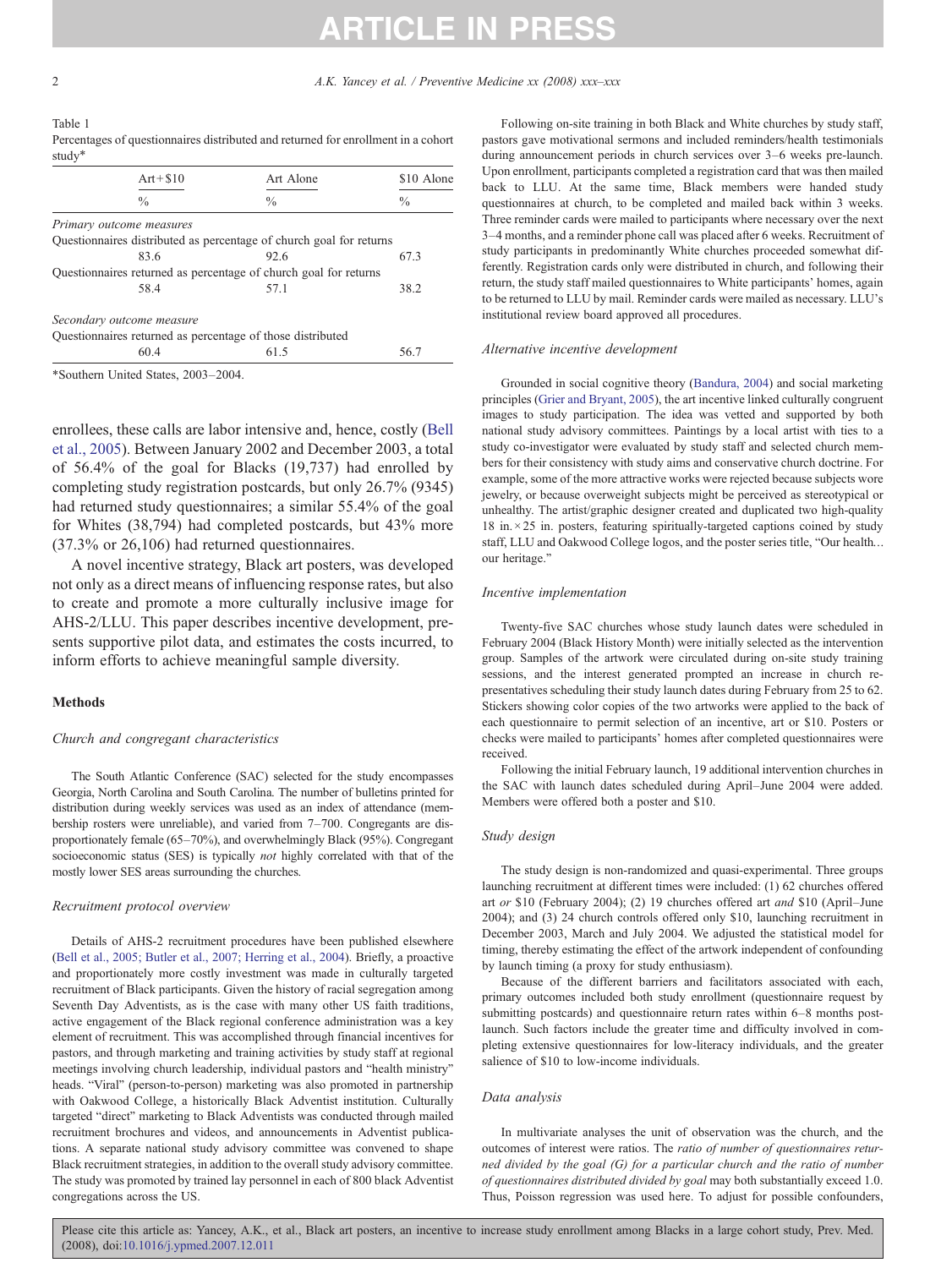| Table 2                                                                         |
|---------------------------------------------------------------------------------|
| Predictors of the number of questionnaires returned as a proportion of the goal |
| for that church for enrollment in a cohort study*                               |

| Variable                       | Beta-coefficient | Standard error<br>$SE(\hat{\beta})$ | Effect size** $(95%$<br>confidence interval) |
|--------------------------------|------------------|-------------------------------------|----------------------------------------------|
| Constant                       | 0.730            | 0.502                               |                                              |
| Delay in promotion<br>(months) | $-0.224$         | 0.071                               | $0.80$ $(.70-.92)$                           |
| Goal/50                        | $-0.045$         | 0.050                               | $0.96(.87-1.05)$                             |
| Income/ $$10,000$ <sup>†</sup> | $-0.157$         | 0.092                               | $0.85$ $(.71-1.02)$                          |
| Art alone <sup>§</sup>         | 0.049            | 0.156                               | $1.05$ $(.77-1.43)$                          |
| $Art + $10^{\frac{8}{5}}$      | 0.512            | 0.237                               | $1.67(1.05-2.66)$                            |

⁎Southern United States, 2003–2004

⁎⁎For continuous variables, the ratio of the proportion at two levels of the variable of interest, one unit apart.

Covariates and the baseline value of the variable of interest are fixed at zero delay in promotion; goal = 50; household income =  $$40,000$ ; "art alone" = 0, " $art + $10" = 0$ , so the incentive is set at the reference condition of 0 alone when the variable of interest is a non-incentive variable.

† Household income. The correlation between aggregate congregant socioeconomic status estimates from residential zip codes of those returning questionnaires and similar estimates derived from self-reported household income was 0.37 ( $p < 0.001$ ).

§ Reference condition for the incentive is \$10 alone.

independent variables were size of church, time elapsed (delay) between promotion starting in that church and initiation of recruitment activities in the region, and estimated church SES (median income of church members based on their residential zip codes). Incentive (artwork/\$10) status was indicated by two dummy variables with the reference status being the churches offered the standard \$10 incentive alone.

In the effect estimates presented, all covariates aside from the exposure of interest are fixed at given midrange values. The logarithmic link function in Poisson regression results in a predicted value of the outcome ratio. A dispersion parameter,  $\sigma_d^2$  was calculated ([McCullagh and Nelder, 1983\)](#page-3-0), and the test of statistical significance for coefficient  $\beta$  is given by  $\hat{\beta}/[se(\beta) \cdot \sigma_d]$ .

#### Preliminary cost calculations

Costs were estimated from budgets, invoices and other billing records.

#### Results

#### Sociodemographic characteristics of churches

Churches offered "art +  $$10"$ " were, on average, somewhat smaller in size (bulletins printed averaged 67, compared with 98 and 132 for the "art alone" and "\$10 alone" groups, respectively). They also had slightly lower mean incomes (\$45,331, vs. \$48,078 and \$48,109, respectively) and their study promotion occurred about 1–2 months later. The multivariate analyses below adjusted for these differences.

#### Incentive selection

Within the 62 February intervention churches, 90.7% of members selected the \$10 monetary incentive, while 9.3% (284) chose the poster instead. About half of those offered both art and monetary incentives indicated a poster selection. Members choosing posters instead of or as a supplement to \$10 did

not differ from those not choosing posters by age group or gender.

### Enrollment and questionnaire return outcomes

From the 105 churches in the study, 2707 questionnaires were returned within 8 months, 1741 from the "art or \$10" group,  $362$  from the "art + \$10" group and 604 from the "\$10" alone" group. The art incentive apparently increased the number of requests for questionnaires as a proportion of goal by approximately 50% ([Table 1](#page-1-0)). While the art did not increase the proportion of these returned, the larger number of requests increased overall Returns/Goal. These results were essentially unchanged in multivariate analyses where all three outcomes were investigated separately, except that Returns/ Goal appear substantially greater for "art+\$10" (by 59%) than "art alone" in the multivariate analyses (Table 2). Higher SES did not affect the likelihood of requesting questionnaires, but was associated with reduced rates of questionnaire returns per questionnaires requested ( $p<0.001$ , details not shown).

#### Alternative incentive costs

Licensing the artwork, and design and production of the two posters cost \$3000. Duplication costs for 2500 posters, and 3000 promotional flyers and color ordering labels were \$4000. Reproductions of the poster were distributed for approximately \$5 per copy mailed, including duplication, mailing tubes, address labels and postage.

#### **Discussion**

The results of this pilot test are consistent with the hypothesis that artwork delivers a culturally meaningful augmentation of monetary incentives. The higher rates of questionnaire requests in intervention vs. control churches, despite low rates of poster selection, suggests two mechanisms of influence—indirect (favorable influence on church staff's perceptions of the study resulting in greater effort in motivating congregants) and direct (positive influence on prospective participants' perceptions of the study, increasing willingness to participate regardless of incentive preference). A preference for the art may have been diminished by the unavailability, at the time, of more colorful and appealing pieces of artwork consistent with conservative church values.

The cost of obtaining additional participants by other means (re-promotion or expansion) is conservatively estimated at \$50/ response. If about half of study participants choose a poster (along with \$10), and if the art incentive intervention results, conservatively, in 50% greater returns, this incentive would be quite cost-effective.

SES was negatively associated with the proportion of questionnaire returns after the instrument was requested, unlike the more usual experience of lesser participation among those of lower SES. It is possible that individuals of lower SES who are not impoverished have fewer competing demands than their higher SES counterparts, and fewer barriers than the poor